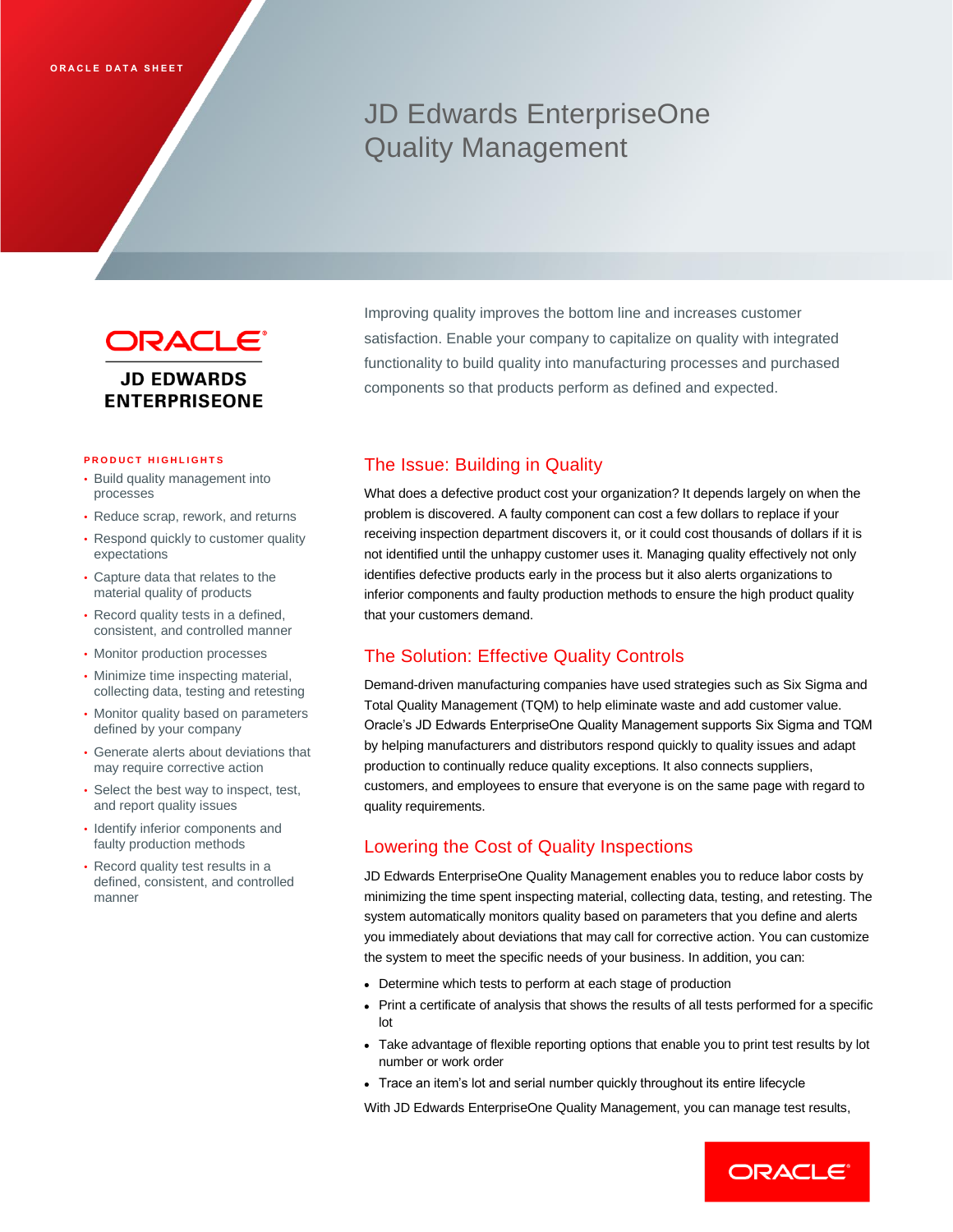#### **F E A T U R E / F U N C T I O N H I G H L I G H T S**

Sophisticated test design

- Expected numeric or alphanumeric result
- Number of decimals (numeric tests)
- Minimum, maximum, and target values
- Number of samples
- Sample size

ī

- Effective date range
- Generic text entry during test revisions and results entry

Test copying

- When processing work orders
- When attaching parts lists
- When routing to work orders online
- Customized to data collection
- Unlimited number of tests permitted
- Tests grouped with specifications
- Tests linked with items and operations

Test results entry at various stages

- Purchasing
- Sales
- Work order
- Ad hoc testing, results entry

Test results available

- Through reports
- Through inquiry screens
- By lot and work order

based on customer requirements, and establish rules for what to inspect, when to inspect, and the tolerance limits for acceptance. You can easily modify inspection criteria by item, customer, and supplier to reflect changes in quality requirements. In addition, you can verify whether the material that you produce meets your specifications at different points in your workflow, such as the purchasing, sales order entry, and work order cycles.

# Providing More Options and Better Quality

With JD Edwards EnterpriseOne Quality Management, you have maximum flexibility to select the best way to inspect, test, and report quality issues.

#### Tests

You can set up an unlimited number of tests to perform within your business cycle. For each test, you define the minimum, maximum, and target values, along with whether the expected result should be in numeric or alphanumeric format. You can also define the number of samples to take for each test and the sample size. Examples of tests include dimensional tolerances, color, potency, purity, visual inspection, hardness, and resistance.

## **Specifications**

Specifications enable you to group tests that belong together or should be performed together. For example, you may group mechanical, visual, and electronic specifications.

## Preference Profiles

After tests and specifications are defined, you can create a preference profile that captures which tests to perform and when to perform them for an item, an item group, a customer, or a customer group. This capability enables you to customize and group your product tests both for your customers and the items that they order. For example, you can use a preference when a valued customer requires a higher tolerance in a specific test than other customers may need.

### Test Result Entry

JD Edwards EnterpriseOne Quality Management evaluates test results against minimum and maximum values and sets each lot status to pass or fail. Test results can be entered into the manufacturing and distribution system when:

- Entering receipts for items on purchase orders
- Routing receipts for purchase orders and work orders
- Moving items to stock after production is completed
- Entering hours and quantities to the work order
- Confirming shipments or packages
- Confirming bulk or package loads
- Entering sales orders
- Reviewing lots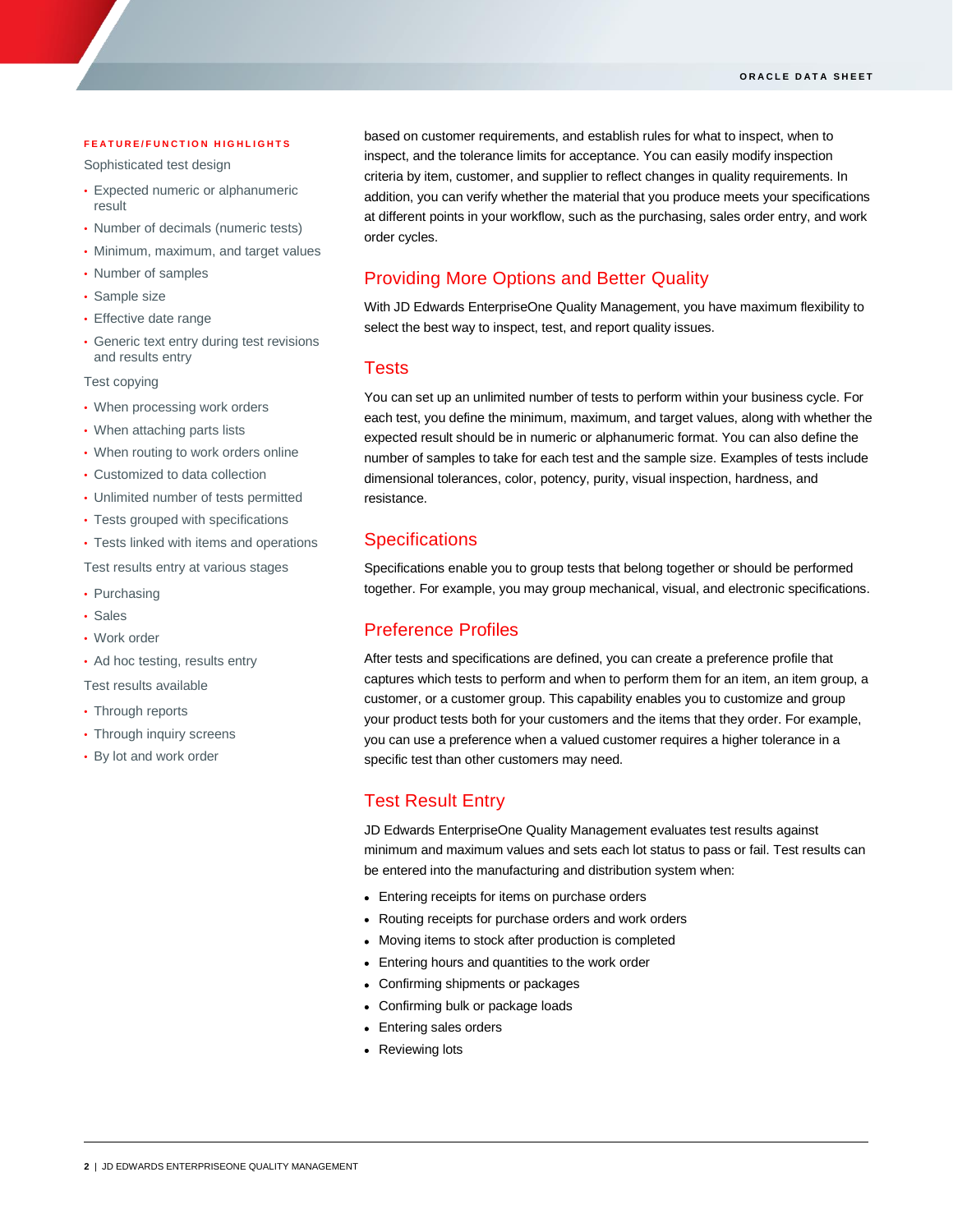### Information Review

You can print tests and specifications by item and branch/plant and by lot number and sales order number. The test result information can be used to generate a printed certificate of analysis (COA) for your customers, itemizing all the tests that were performed and the resulting test data for lots purchased. In addition, you can trace lots through product records and review conforming and nonconforming lots.

## Generic Text Entry

For maximum flexibility, you can capture additional information with generic text. You can use generic text to indicate tools, testing equipment, and sampling methods for the following test-related information:

- Item
- Work order routing instruction
- Work order parts list
- Test entry
- Preferences profile
- Specifications entry
- Test results

### Adding Value Through Integration

Maintaining quality spans every step in the production process, from procurement through delivery to the customer. That's why JD Edwards EnterpriseOne Quality Management enables you to build a comprehensive, efficient, and quality system by integrating with other key JD Edwards EnterpriseOne modules. Improving quality improves your bottom line and increases customer satisfaction.

JD Edwards EnterpriseOne Quality Management enables you to capitalize on quality with integrated functionality that allows you to reduce scrap and rework costs, identify defective products or components early in the process, and effectively track quality and testing results. By enabling rapid response to customer expectations around quality, continual adaptation to changes in quality of supply, and real- time connection of the entire supply, JD Edwards EnterpriseOne delivers the right solution for demand-driven manufacturers.

#### Solution Integration

This module is designed to be integrated with the following JD Edwards EnterpriseOne products and families across your operations using common tools and a Pure Internet Architecture:

- JD Edwards EnterpriseOne Financial Management
- JD Edwards EnterpriseOne Capital Asset Management
- JD Edwards EnterpriseOne Customer Relationship Management
- JD Edwards EnterpriseOne Human Capital Management
- JD Edwards EnterpriseOne Supply Chain Planning
- JD Edwards EnterpriseOne Supply Management (Procurement)
- JD Edwards EnterpriseOne Food and Beverage Producers

ī